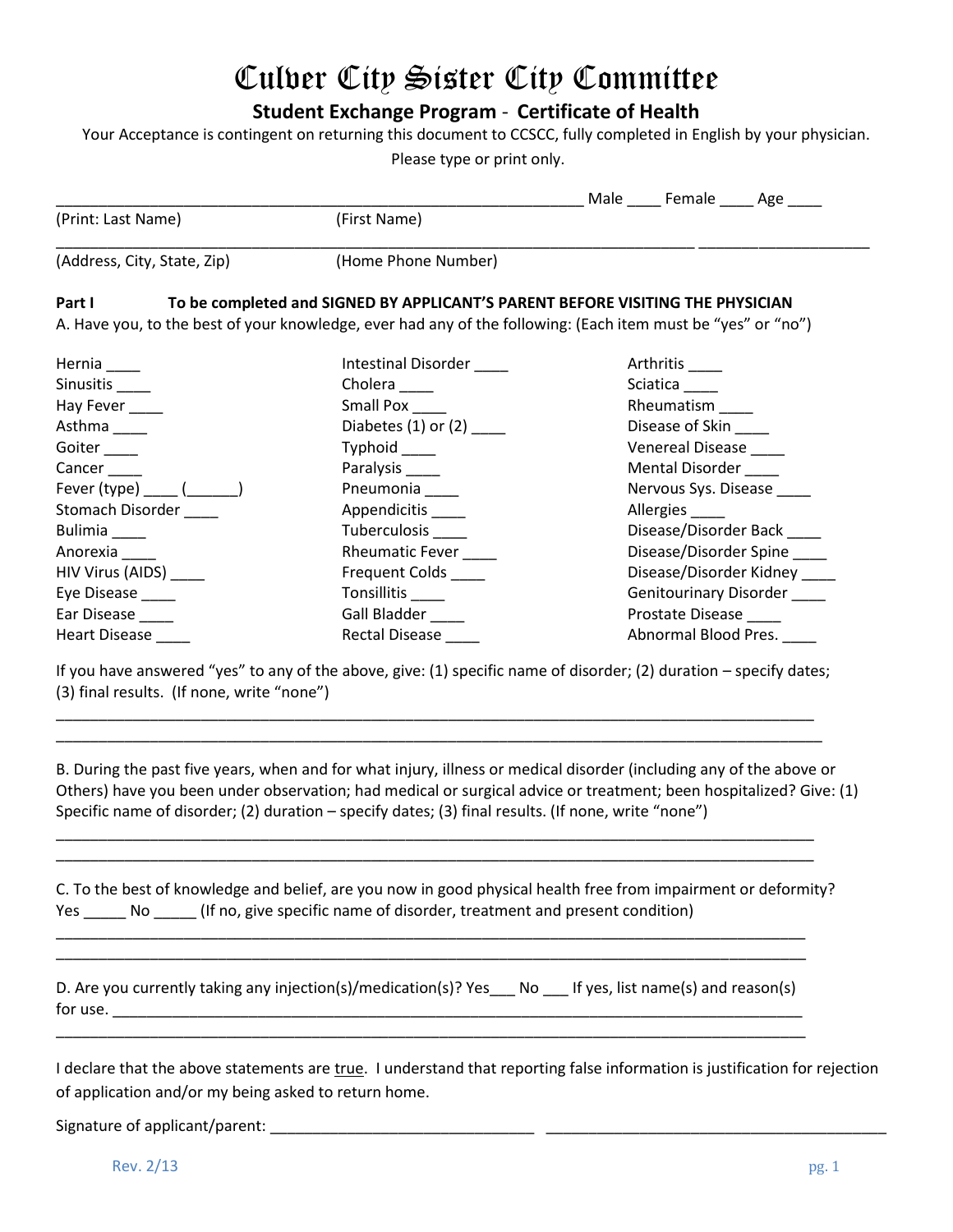# CCSCC Exchange Program - Certificate of Health

### **Part II** Medical Information

Please be as thorough as possible. This will only be used to help your child be safe and happy during the trip. Please print or type.

| Does your provider have coverage outside of the U.S.A.? Any special requirements or things you/we need to obtain for                                                                                                                                                                                                                                                                                                                                                                         |      |                             |      |
|----------------------------------------------------------------------------------------------------------------------------------------------------------------------------------------------------------------------------------------------------------------------------------------------------------------------------------------------------------------------------------------------------------------------------------------------------------------------------------------------|------|-----------------------------|------|
|                                                                                                                                                                                                                                                                                                                                                                                                                                                                                              |      |                             |      |
|                                                                                                                                                                                                                                                                                                                                                                                                                                                                                              |      |                             |      |
|                                                                                                                                                                                                                                                                                                                                                                                                                                                                                              |      |                             |      |
| Does your child have any health problems the chaperone and or host family needs to be aware of? _____________                                                                                                                                                                                                                                                                                                                                                                                |      |                             |      |
| If a daughter, has she started menstruation? _______ If not, is she prepared? ____________________________                                                                                                                                                                                                                                                                                                                                                                                   |      |                             |      |
|                                                                                                                                                                                                                                                                                                                                                                                                                                                                                              |      |                             |      |
| Does your child have any allergies or sensitivities that the chaperone or host family needs to be aware of?                                                                                                                                                                                                                                                                                                                                                                                  |      |                             |      |
|                                                                                                                                                                                                                                                                                                                                                                                                                                                                                              |      |                             |      |
| Students should bring over the counter medications for headache, upset stomach, etc. Please check the Internet for<br>particular medicines or medical supplies forbidden to transport into the country without a physician's letter. In the event<br>that your child is on a daytrip and does not have his/her meds., do the chaperones have permission to give your child<br>such medications as Tylenol, Pepto Bismol, etc.? Please indicate your wish/preferences below: ________________ |      |                             |      |
| Please share any other medical history or information about your child:                                                                                                                                                                                                                                                                                                                                                                                                                      |      |                             |      |
| Parent/Guardian's signature                                                                                                                                                                                                                                                                                                                                                                                                                                                                  | Date | Parent/Guardian's signature | Date |